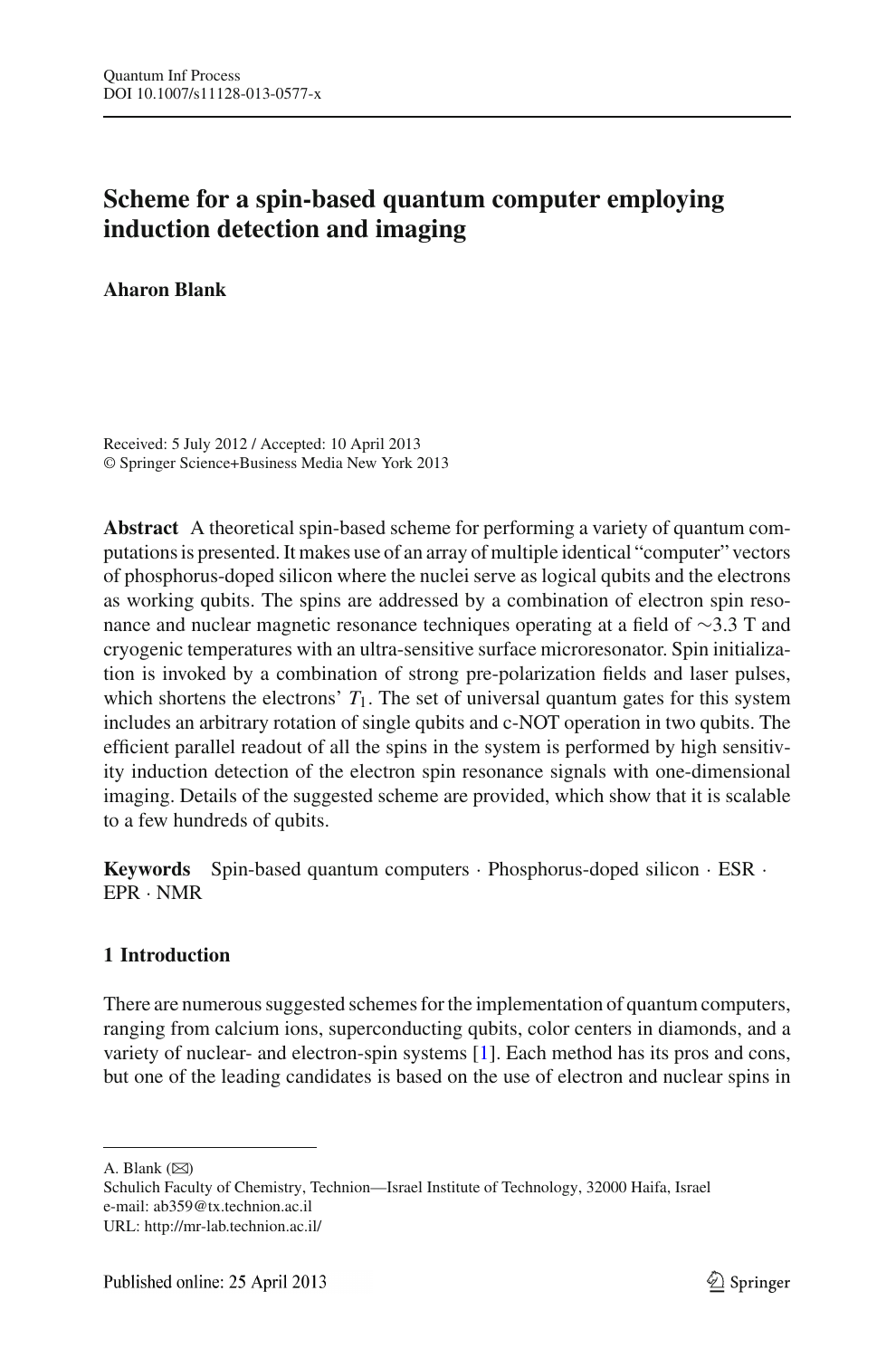phosphorus-doped <sup>28</sup>Si crystal  $(^{28}SiP)$ . The long coherence time of the electrons and nuclei in this system (in the range of 1 s [\[2\]](#page-12-1)) compared to the short interaction and manipulation times of the electron spins (in the range of 10–1,000 ns), puts it on a par with high vacuum ion traps and superconducting qubits. Furthermore, the ability to achieve real quantum entanglement with these systems makes them very attractive for quantum computation [\[3](#page-12-2)]. However, despite recent advances in P-doped purified  $^{28}$ Si fabrication methods [\[4](#page-12-3)], and the implementation of qubit operations [\[3](#page-12-2)], there remain some major obstacles in the experimental realization of a scalable spin-based quantum computer. The main problems are related to initializing the spins to a single quantum state, addressing and manipulating single spins out of the sample, and the greatest challenge of all—reading out the state of the individual spins after the calculation has ended.

Here we show that the use of conventional induction-detection electron spin resonance (ESR) spectroscopy and imaging techniques can lead to a solution for all of these problems and thereby enable the realization of a spin-based scalable quantum computer. Induction-detection (or Faraday detection) is the only method used in conventional magnetic resonance for spectroscopy and imaging experiments. It is very flexible, capable of "talking" to many individual spins in parallel, and also of detecting and imaging them efficiently as a whole using spatially-encoded individual information. In fact, it is only thanks to the induction method that true quantum entanglement has recently been demonstrated in a spin-based system [\[3](#page-12-2)]. All these, in principle, make induction-detection and imaging an excellent choice for the most demanding quantum computation (QC) applications; however, traditionally they lacked sufficient spin sensitivity and spatial resolution to be seriously considered as a viable option.

In recent years we have continuously pushed the spin sensitivity of inductiondetection ESR, starting at the commercial state-of-the-art level of  $\sim 10^9$  spins/ $\sqrt{\text{Hz}}$ (i.e., for 1 s of signal averaging time) and up to  $\sim 10^6$  spins/ $\sqrt{Hz}$  in our recent work with <sup>28</sup>Si:P samples, measured at cryogenic temperatures and a static field of ∼0.5 T [\[5](#page-12-4)[,6](#page-12-5)]. These improvements were achieved with the development of a novel  $\sim$ 20×65-µm-sized surface resonator; when combined with an imaging system, they deliver a resolution down to the ∼400-nm range [\[7\]](#page-12-6). The basic theory on spin sensitivity by induction-detection ESR [\[8](#page-12-7)] tells us that continuing along this line towards even smaller resonators (inner size of  $\sim$ 1 × 10 µm), operating at higher static fields (3.3 T ∼93 GHz) will improve spin sensitivity by at least 2–3 additional orders of magnitude [\[9](#page-12-8)]. The improvement in sensitivity ( $10^3$ – $10^4$  spins/ $\sqrt{Hz}$ ) can be followed by a similar advance in spatial resolution (down to a few nanometers), as will be shown here. This will enable induction-detection ESR and imaging to surpass the sensitivity and resolution thresholds, making it a viable, important, and possibly a leading factor in the field of quantum computing. Achieving electron spin sensitivity and image resolution of this magnitude will enable the application of our new capabilities to a novel type of QC scheme, outlined below, which is specifically tailored for induction detection and could offer in the future a viable scalable approach for a truly useful quantum computer.

## **2 Scheme for 28Si:P-based QC with induction-detection ESR**

We will now outline our suggested scheme for a  $^{28}$ Si:P–based QC, which employs both conventional pulsed ESR and nuclear magnetic resonance (NMR) spectroscopy tools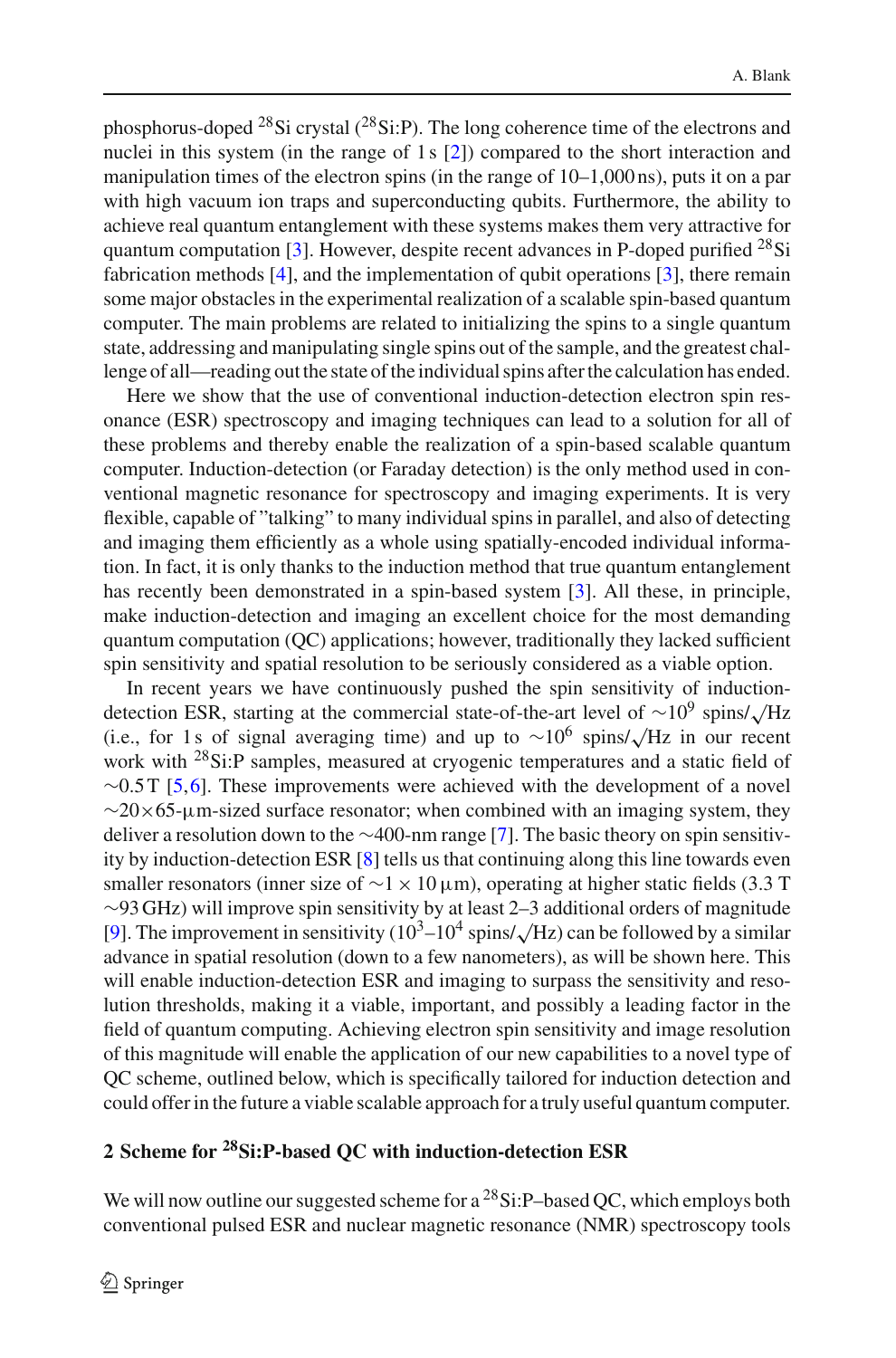

<span id="page-2-0"></span>**Fig. 1** The suggested QC scheme to be used in conjunction with ultra-high sensitivity/high-resolution induction detection (schematic view, not to scale). A two-dimensional array of phosphorus atoms is produced inside a pure 28Si single crystal, based on existing scanning probe lithography fabrication technologies [\[4](#page-12-3)]. The crystal is placed *upside down* on the *center of* our ultra-sensitive surface resonator [\[6](#page-12-5)[,9](#page-12-8)] and operated at cryogenic temperatures. The insert in the *upper left* corner shows a picture of our present  $20 \times 65 - \mu m$ (inner size) 17-GHz resonator. Each phosphorus nucleus in the crystal serves as a logical quantum bit (qubit), while its adjacent electron is the working qubit. The array has two lattice constants: a short one (**a**) that enables electron spins to interact through dipolar couplings along this linear vector (similar to the manner described in reference [\[10](#page-12-9)]), and a long one (**b**) that separates many identical copies of the same individual vector "computers". Individual spins can be addressed by applying a large magnetic field gradient with a DC current into microwires (separating the spins in the frequency domain) and the state of all the spins can be read out in parallel through a one-dimensional image along the *x*-axis of the crystal. All parallel identical "computer" vectors should give the same spin state, thereby increasing the measured signal and also eliminating the need for quantum error correction. Swapping information between working electron spins to logical nuclear spins can be carried out by combined radiofrequency (RF) and microwave (MW) pulse sequences, as described in reference [\[11](#page-12-10)]

along with induction principles for spin manipulation and readout. Our assumption is that a detection sensitivity of  $\sim 10^3$ – $10^4$  electron spins/ $\sqrt{Hz}$  is available for electron spins of <sup>28</sup>Si:P at cryogenic temperatures ( $\sim$ 4.2–10K) and a static field of  $\sim$ 3.3 T. As we shall show below, beyond a certain threshold the exact experimental sensitivity is not of paramount importance and will only affect the measurement ("calculation") time of the process. Our proposed QC scheme is outlined in Fig. [1](#page-2-0) and its main details are described in the figure caption. It makes use of ideas originally suggested for  $N@C_{60}$ -based OC [\[10\]](#page-12-9) combined with notions developed for Si:P-based OC [\[11\]](#page-12-10), and some additional novel concepts that make use of our ultra high sensitivity inductiondetection and high resolution imaging capabilities.

The general requirements for implementing a quantum information processing algorithm on a physical system are usually considered in terms of the DiVincenzo criteria [\[12](#page-12-11)], which include: (1) a scalable physical system with well-characterized qubits; (2) the ability to initialize the state of the qubits to a simple fiducial state such as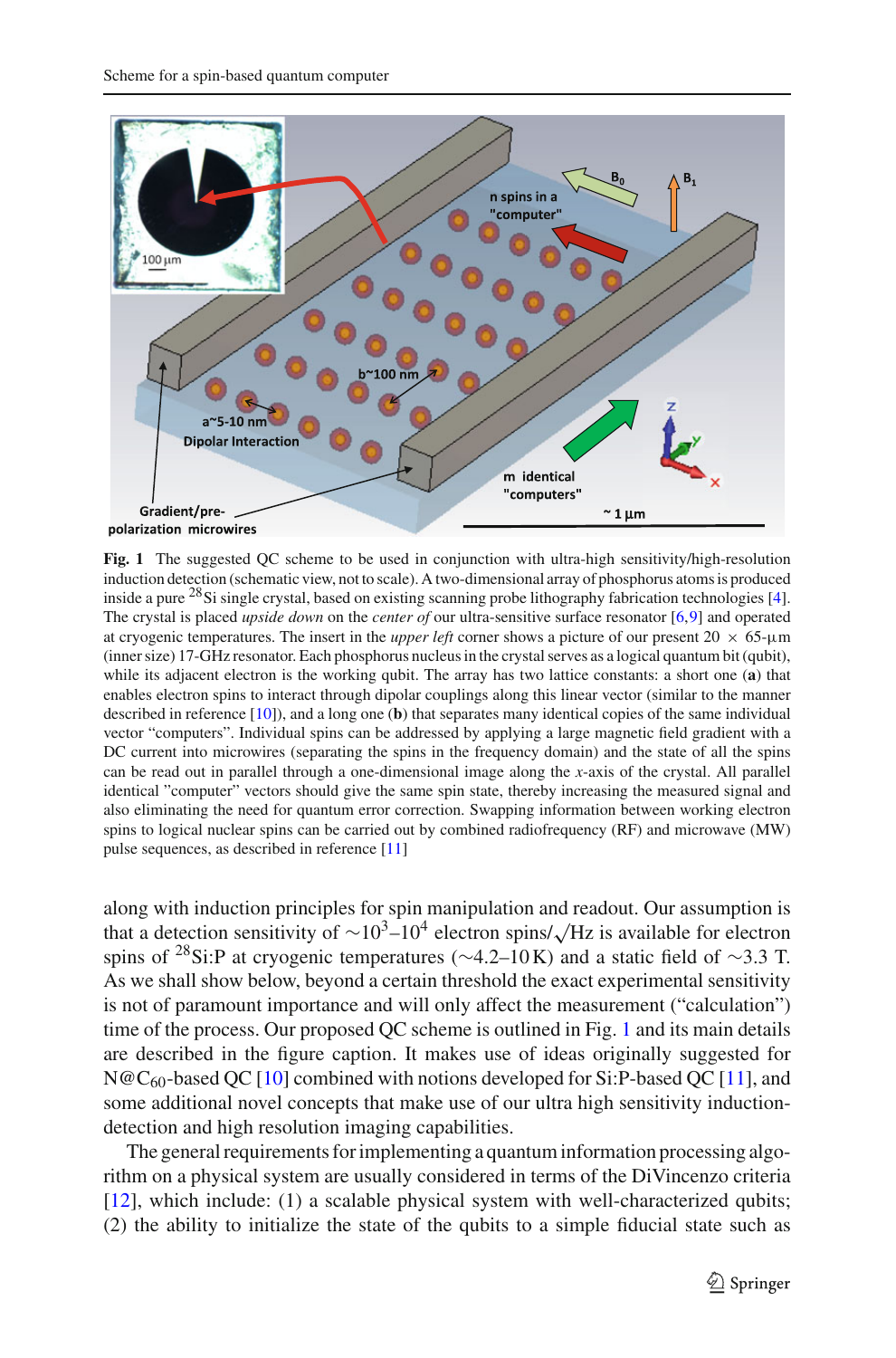$|000...>$ ; (3) long relevant decoherence times, much longer than the gate operation time; (4) a "universal" set of quantum gates; and (5) a qubit-specific measurement capability. We will now review these 5 requirements and show how the suggested scheme complies with them.

We start with requirement (1), which is met by a scalable system of qubits like the one shown in Fig. [1.](#page-2-0) Such an array of phosphorus atoms in silicon can be produced with Angstrom-scale precision by a combination of scanning probe lithography and high purity crystal growth [\[4\]](#page-12-3). Each phosphorus nucleus in the crystal serves as a logical quantum bit (qubit), while its adjacent electron is the working qubit. The array has two lattice constants: a short one (a) with n dopants that enables electron spins to interact through dipolar couplings along this linear vector; and a long one (b) with m dopants along the line that separates many identical copies of the same individual vector "computers". Typically m would be ∼100 to enable having enough identical spins for signal averaging. This means that the array would extend to a distance of ∼10µm along the crystal's *y*-axis, which conforms to the larger dimension of a high sensitivity 93-GHz surface resonator with inner dimensions of  $2 \times 10 \,\mu$ m which we recently designed [\[9](#page-12-8)]. The arguments for the chosen spacing between the spins will be addressed below. The value of n, which is the number of qubits in a "computer", can be ∼420, as dictated by both the smaller dimensions of the surface resonator (∼2µm) and the ∼41.9-Gauss hyperfine separation between the two ESR signals for the two phosphorus nuclei states [\[13](#page-12-12)]. The latter issue is a limiting factor since the spins can be separated by linear gradients of 0.01–0.02 G/nm (1,000–2,000 T/m—see Appendix), where each spin is left with an individual "domain" to operate of ∼0.1 G (i.e., 0.1G  $\times$  420  $\sim$  42G), which is sufficiently more than the homogenous linewidth of this electronic system [\[2\]](#page-12-1). Finally, it should be noted that the multiplicity of identical "computers" in our schemes can be used to eliminate the need for quantum error correction due to ransom spin flips, since the measured result averages over ∼100 spins per qubit. (However, methods to correct for pulse imperfections, such as phase cycling, should still be employed.) Therefore, quantum error correction issues will not be considered here.

Criterion (2), in its simplest form, requires just starting from a well-defined state [\[12](#page-12-11)]. This can be achieved here by placing all the phosphorus nuclei in their ground state. This can be realized by first initializing all the electron spins and then transferring their spin polarization to the nuclei using either dynamic nuclear polarization methods or algorithmic cooling from electron to nuclear spins, as was demonstrated recently in this exact system [\[3](#page-12-2)]. Ideally, the process of electron spin initialization should be achieved almost naturally due to the high static magnetic field and low temperature of operation. However, the ratio between the populations of the electron spin energy levels is not low enough under our proposed experimental conditions  $\left(\frac{N_e^e}{N_a^e}\right) = \alpha = e^{-\hbar\omega_0/k_B T} \sim 0.34$  at a field of 3.3 *T* and 4.2 K). We can make use of our suggested scheme to overcome this difficulty in the following manner: a DC pulse of  $\sim$ 25 A that flows in the resonator's copper loop structure generates a static field of  $~\sim$ 6T in its center; another 6T can be added by using the microwires on the sample itself with an additional current drive of ∼25 A (see "Appendix"), resulting in a total pre-polarizing field of ∼12 T that reduces  $\alpha$  down to ∼0.02. The duration of such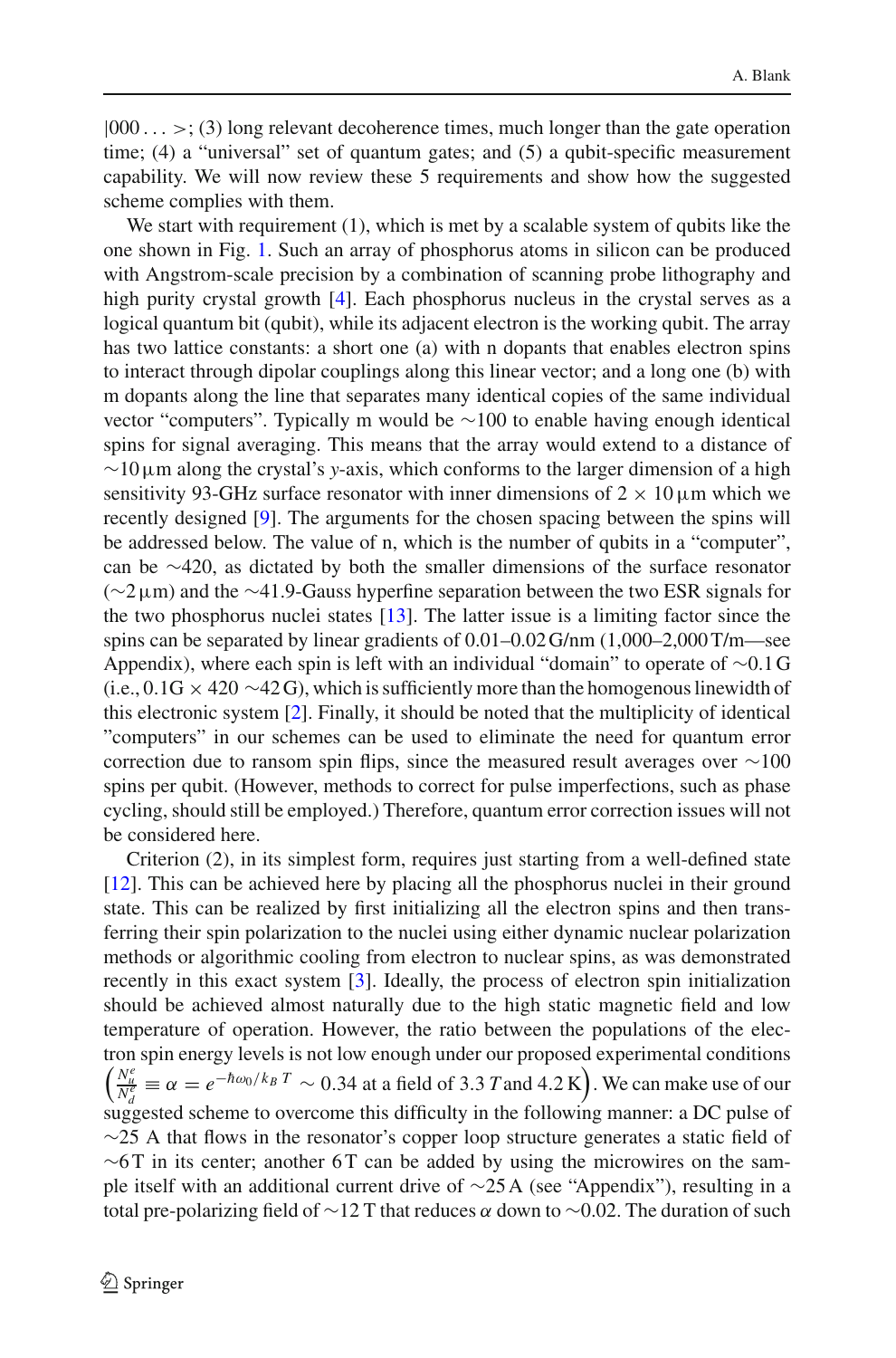pre-polarization pulse can be minimized by the use of a laser light pulse that was found long ago to reduce the electrons'  $T_1$  by almost 3 orders of magnitude at 1.2 K [\[14](#page-12-13)] and can probably reduce it by an even larger factor at higher temperatures. Here we assume that under laser irradiation the electrons'  $T_1$ , and therefore the pre-polarizing time, are both typically ∼10µs at our device's relevant temperatures of operation (4.2–10 K). The high copper conductivity at cryogenic temperatures ( $> 1.5 \times 10^{10}$  S/m) and the high silicon and copper thermal conductivity minimize the resonator's heat dissipation during this powerful current pulse and facilitates the use of such a trick (see Appendix).

Criterion (2) in its more advanced form requires a continuous, fresh supply of qubits in a low entropy state (like the  $|0 \rangle$  state), but these are primarily needed for quantum error correction schemes, which, as noted above, are not considered in our approach. In any event, as noted also below, some of our quantum calculations schemes require spin initialization that can be done in a relatively short time using the laser-assisted scheme outlined above.

The third DiVincenzo criterion is addressed through the unique long coherence times of the 28Si:P system, which, as noted above, approach 1 s at <sup>∼</sup>3 K for electrons and are even longer for nuclei [\[2\]](#page-12-1). (These coherence times refer to bulk samples with small concentrations down to  $10^{14}$  electron spins in  $1 \text{ cm}^3$ .) However, the coherence time alone is not enough and what really is important is the ratio between the coherence time and the "clock time" of the quantum computer (the execution time of an individual quantum gate), which must be in the order of  $10^4$ – $10^5$  [\[12\]](#page-12-11). This ratio will be estimated for the proposed unique sample topology by estimating the relevant coherence times and then taking into consideration the typical time to execute a quantum gate.

A two-dimensional array of phosphorus atoms, such as the one shown in Fig. [1,](#page-2-0) was not fabricated and its coherent times were certainly not measured. In order to estimate the coherence time of such an array under the possible influence of large static field gradients, we consider all relevant relaxation mechanisms ranging from small to large, as explained below:

- (a) Spin-lattice relaxation: An obvious upper limit to the coherence time is due to spinlattice relaxation mechanism. It is known from early papers that this relaxation rate has a steep temperature dependence that can be explained via spin-phonon interaction processes  $[14, 15]$  $[14, 15]$ . As a result,  $T_1$  has a very week dependence on donor concentration and on the isotopic content of the silicon [\[16\]](#page-12-15). At the temperature range of  $4-10$  K, which is the relevant regime in our proposed scheme,  $T_1$  changes from  $\sim$  1 ms to  $\sim$  10s and sets the upper limit for the coherence time [\[2,](#page-12-1)[16\]](#page-12-15).
- (b) Spectral diffusion due to dipolar fluctuations of  $^{29}$ Si nuclear spins: This interaction gives rise to a temporally random effective magnetic field at the localized electron spin, leading to irreversible decoherence. Such mechanism has been shown to have a significant effect on the electrons' coherence time, ranging from microseconds for a 100% <sup>29</sup>Si sample up to a few milliseconds in a  $0.08\%$  <sup>29</sup>Si sample, for  $\sim 10^{15}$  P dopants in 1 cm<sup>3</sup> [\[17](#page-13-0)]. For this interaction,  $1/T_{\text{m}}$  can be estimated to be equal to the interaction energy between the electron and the nuclear spin,  $D = 15.7/r<sup>3</sup>$ , where *r* is in nanometers and *D* in kilohertz (using the point-dipole approximation for the interaction energy). Indeed, at the lower regime of the  $29Si$ concentration, the typical distance between the  $^{29}$ Si nucleus and the electron spins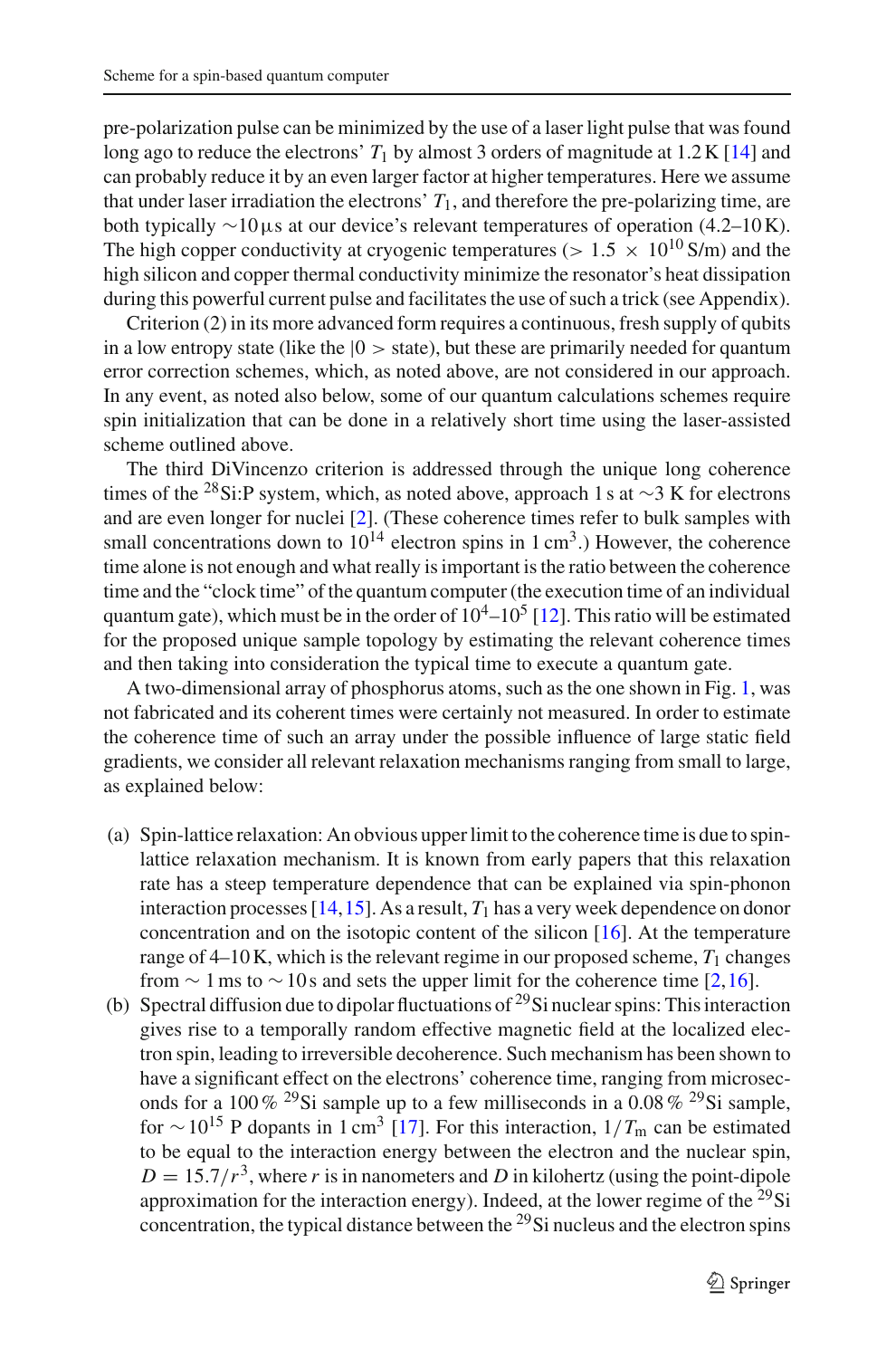is ∼2.5 nm, resulting in an estimated  $T_2$  of ∼1 ms, which a bit underestimates the experimental value of a few milliseconds found. Another approximate expres- $\sin$  [\[18\]](#page-13-1):  $\frac{1}{T_m} \approx 0.37 \gamma_e^{1/2} \gamma_{29_{\rm SI}}^{3/2} N h [0.5 \times 1.5]^{1/4}$ , gives  $T_m \sim 85 \,\text{ms}$  for 0.08 % <sup>29</sup>Si sample, which overestimates the experimental results by a factor of ∼10. In any case, all this means that further reduction of the  $^{29}$ Si concentration does not provide a significant improvement in the coherence time, when the defect concentration is  $\sim 10^{15}$  spins/cm<sup>3</sup>, since then the electron spins' interaction becomes the dominant mechanism (see next item) [\[2](#page-12-1)].

(c) Electron spins spectral diffusion: This decoherence mechanism arises from electron spin flip-flops of nearby donor pairs [\[2](#page-12-1)] (so-called indirect flip-flop processes [\[19\]](#page-13-2)). The contribution to decoherence due to this mechanism,  $1/T<sub>m</sub>$ , is roughly equal to the interaction energy between two electron spins,  $D = 12.98 \times 4/r^3$ , where *r* is in nanometers and *D* in megahertz. Thus, along the large dimension of our array, the flip-flop process limits the relaxation time to ∼20 ms for an interspin distance of ∼100 nm. (This estimation is in agreement with the experimental results presented above that found, at low temperatures,  $T_2$  of a few milliseconds for a P concentration of  $10^{15}$  spins/cm<sup>3</sup>, corresponding to an average interspin distance of 100 nm.) However, along the condensed dimension,  $1/T_2$  can reach values in the range of 50–400 kHz, which is essentially the interaction rate. Therefore, there seems to be a contradiction between the need to increase the coherence time and at the same time to reduce the interaction time between the spins. Luckily, this can be resolved by applying a field gradient along the condensed dimension of the array that effectively eliminates this flip-flop mechanism [\[2\]](#page-12-1). A gradient of 0.01– 0.02 G/nm is sufficient for the elimination of such relaxation, and it can be easily obtained from two microwires separated by ∼2µm (Fig. [1\)](#page-2-0) with ∼5.5–11 mA of current flow in them (see "Appendix").

Other potential decoherence mechanisms can involve dipolar interaction with surface or buried paramagnetic defects (e.g., broken bonds or point defects). However, these can be largely eliminated by placing the phosphorus atoms at a depth of more than ∼100 nm from the surface and using a high purity silicon with low numbers of point defects in its volume (less than  $\sim 10^{14}/\text{cm}^3$  is readily available).

We can therefore summarize this part and say that for an interspin distance of ∼5 nm (interaction rate of ∼400 kHz), the typical quantum gate operation would take a few microseconds (with the pulse sequences described below), which is good but a bit short of the DiVincenzo criterion considering the electrons' estimated  $T_2 \sim 20 \,\text{ms}$ (due to the spin-spin interaction along the sparse dimension of the array). However, since the coherence of the electrons can be transferred to their adjacent phosphorus nuclei (see below), which have a  $T_2$  of more than one second [\[11](#page-12-10)], it is possible to have almost  $10<sup>6</sup>$  quantum gate operations during one single coherent process of our nuclei qubits.

One of the most challenging aspects is the fourth (4) criterion, which requires having a "universal" set of quantum gates. In principle, this means that the suggested scheme should support quantum algorithms that are essentially a set of unitary transformations,  $U_1$ ,  $U_2$ ,  $U_3$ ..., each acting on a small number of qubits (typically not more than 3). These unitary transformations constitute the required quantum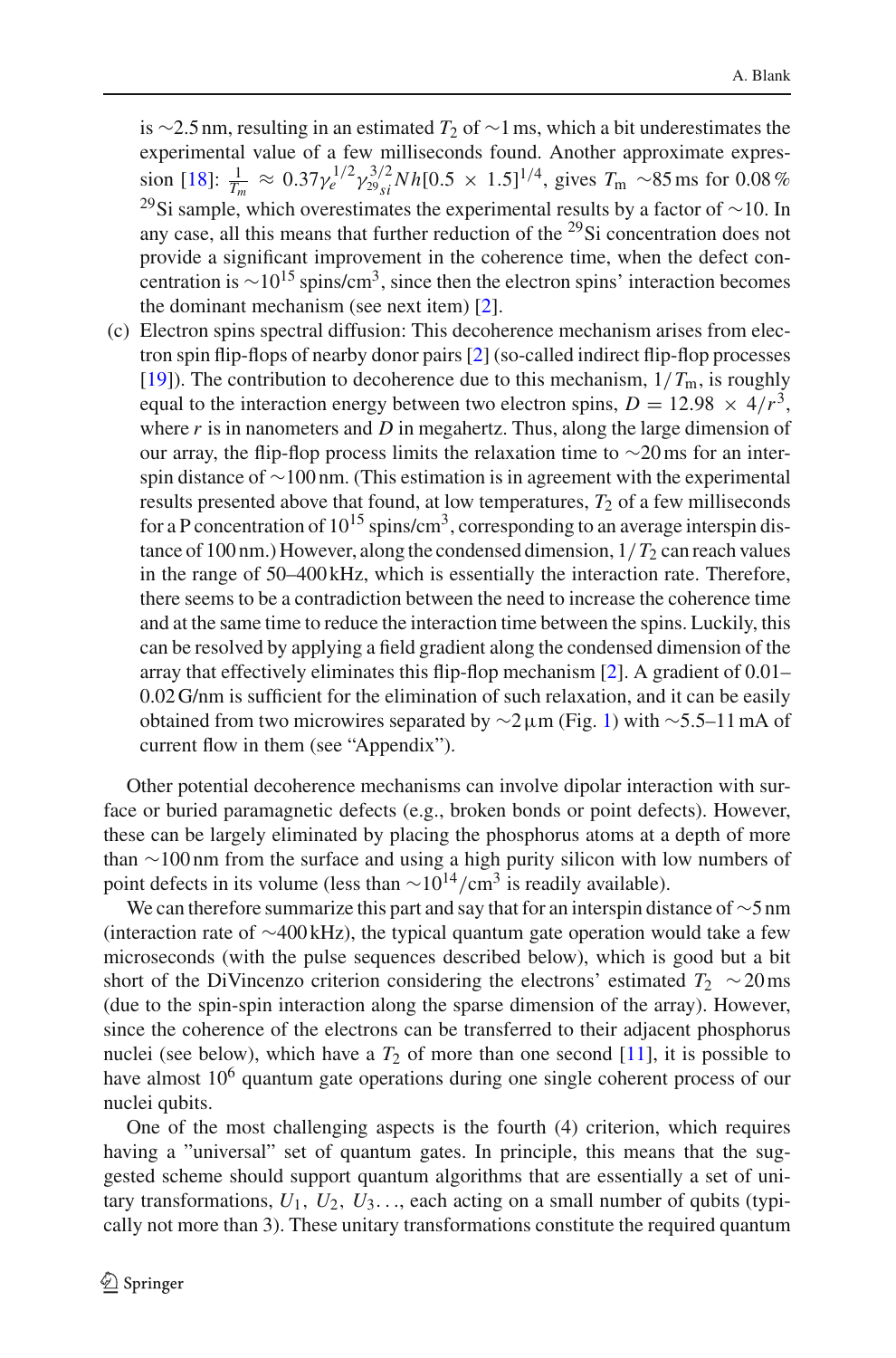calculation. The implementation of these transformations in the physical world can be done by identifying Hamiltonians which generate these unitary transformations  $U_1 = e^{i H_1 t/\hbar}$ ,  $U_2 = e^{i H_2 t/\hbar}$ ..., and then, ideally, our scheme should be able to turn on and off these Hamiltonians in a serial manner during the calculation period. In practice, however, there is no need to use a great variety of transformations to implement a general quantum computation. A universal set of transformations can be used that includes only the ability to perform arbitrary rotations of single qubits and the ability to implement a controlled-NOT (c-NOT) gate for two qubits.

At this point we must go into a detailed quantum description of the system to show how these operations can be carried out. Let us start by considering singlequbit transformations using our proposed scheme. Here we closely follow the work described in reference [\[20\]](#page-13-3) that deals with a similar case. Since we apply a strong field gradient of ∼0.01–0.02 G/nm we can address individual electrons along the chain and, at least initially, consider each phosphorus atom and its unpaired electron individually. (Nevertheless, further into our treatment we will also periodically consider the effect of neighboring phosphorus atoms in a quantitative manner, using approximations). Thus, the relevant Hamiltonian of the problem is (using high field approximation):

$$
H = g_e \mu_B B_0 S_z - \gamma_n B_0 I_0 I_z + A S_z I_z \tag{1}
$$

where  $\mu_B$  is the Bohr magneton,  $g_e$  the electron g factor, and  $\gamma_n$  is the gyromagnetic ratio of the nucleus.  $S_z$  and  $I_z$  are the z components of electron and nuclear spin operators, **S** and **I**, respectively. The energy levels and the schematic NMR and ESR spectra of this system are shown in Fig. [2.](#page-7-0) For operation at a static field of ∼3.3 T the ESR spectrum has two lines at ∼93 GHz, separated by A ∼117.4MHz, while the NMR signal has two transitions, at ∼1.82 and 115.5MHz. As noted above, we use the nuclear spin to store the quantum state of the qubit. Therefore, every singlequbit transformation must start by first swapping the information from a specific nucleolus of relevance to its neighboring "working" electron spin. In principle, this can be achieved by one of the pulse sequences described in reference [\[21\]](#page-13-4) in the context of NMR. However, close inspection of these sequences reveals that they require typical interpulse intervals of  $\frac{\tau}{2} = \frac{\pi}{2A} = 13.5$  ns, which are achievable for 93-GHz ESR but almost certainly impossible for radiofrequency (RF) pulses in the 115-MHz range. Luckily there is also an alternative approach that makes use of three consecutive  $\pi$ pulses selectively for the relevant transitions, as shown in Fig. [3](#page-8-0) (up to a constant phase) [\[11](#page-12-10)[,20](#page-13-3)]. This so-called "swap" operation from the nuclei to the electron can be carried out non-selectively, without any field gradient, on all the n spins along the computer chain (and also for all the m spins along the averaging axis). This means that the three  $\pi$  pulses can be completed in less than 1 µs: short  $\sim$  10-ns pulses for 93-GHz ESR could be easily obtained with our miniature surface resonators even with  $\alpha$  mW of power [\[6](#page-12-5)[,8](#page-12-7),[9\]](#page-12-8). For the NMR pulse one can make use of a  $\sim$  1-mm RF coil surrounding the sample that can generate a  $\pi$  pulse shorter than 1 µs with  $\sim 10 \,\text{W}$  of RF power. Following that nonselective swap operation, the gradient is turned on and a single electron along the computer chain (in parallel to its m-equivalent electrons along the averaging dimension) can be accessed via selective excitation microwave (MW) pulses to perform any required one-qubit rotation. These rotations would typically last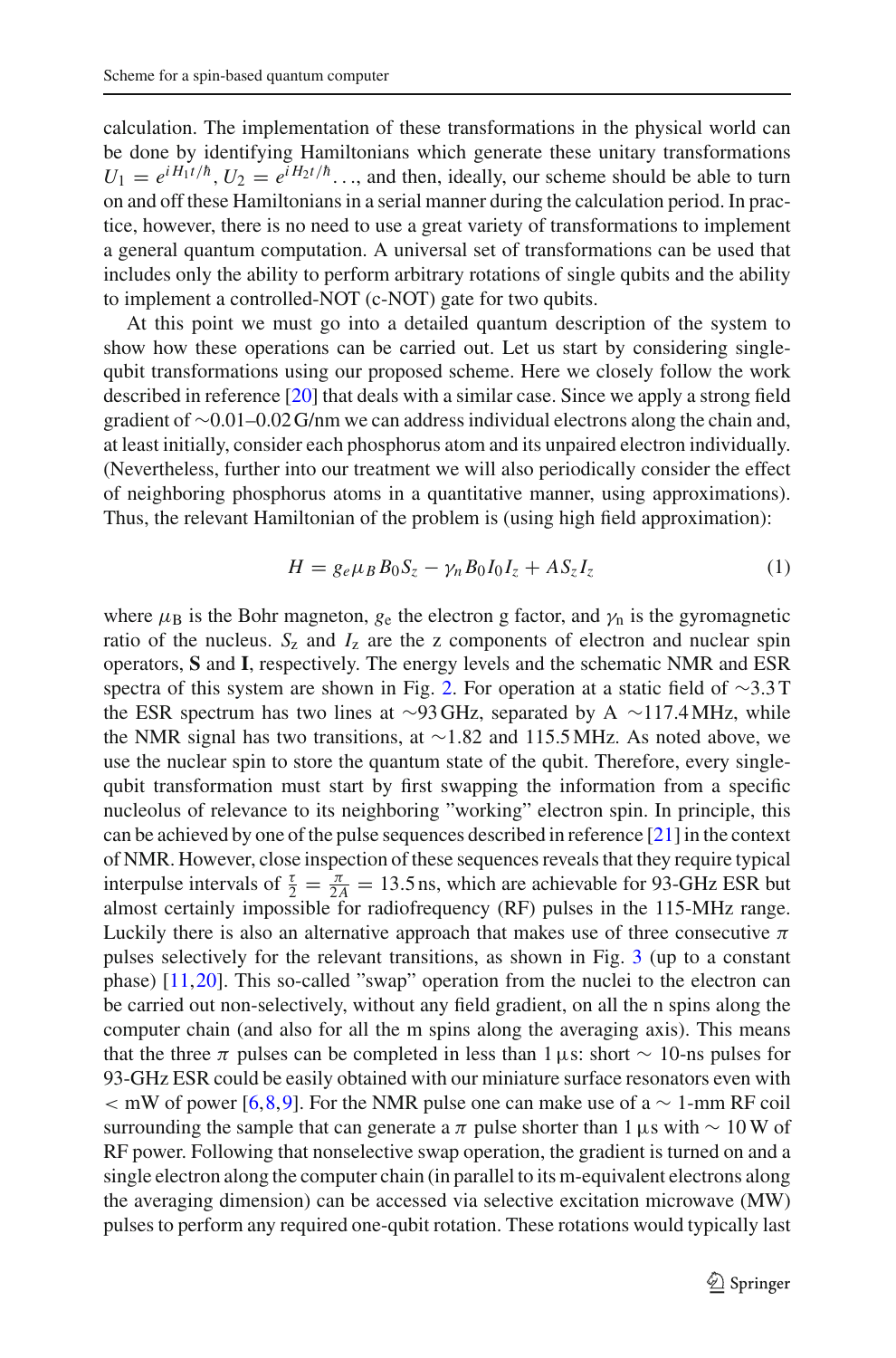<span id="page-7-0"></span>

no more than 100 ns, meaning that the effect of dipolar coupling from neighboring spins (operating at a maximum rate of  $\sim$  400 kHz for a nanometer spin separation) would be negligible during this time frame. Since the state of the phosphorus nuclei near the electron is unknown, the same rotations should be repeated with a 41.9-G field offset (or MW frequency offset). A second nonselective swap operation without field gradient would bring us right where we started with the exception of the specific nuclei being rotated by the required one-qubit operation.

We now turn to two-qubit operations, which are more costly time-wise, but still short enough. Here we start with a specific state of the logic qubits (nuclei) at some specific stage during the requested quantum calculation. The two-qubit operation is then started by resetting all the electron spins with a laser light pulse and a strong field pre-polarization pulse (see "Appendix"), similar to the initialization stage of item (2) in DiVincenzo's list. As noted above, this light-assisted reset process should transfer almost all the electron spins to the ground state in a time scale of  $\sim 10 \,\mu s$ . Following this we implement a selective swap operation that acts only on the pair of neighboring electron spins that will be used for the two-qubit operation, using a sequence similar to the one shown in Fig. [3.](#page-8-0) Selectivity with respect to the electrons is easy, but in order to be selective with respect to the nuclei a gradient of  $\sim 10^6$  T/m has to be produced during the RF pulse; this is not easy but still doable with the microwires integrated into the sample (see "Appendix"). Such a gradient will make it possible, with an NMR pulse of  $\sim$  5–10 µs, to selectively address only the two nuclei intended for the twoqubit gate operation and to swap their quantum state with their nearby electron spins. At the end of this stage we should have two electron spins that are situated in the required initial quantum state (identical to their neighboring nuclei), while all other electrons around them are in their ground state. We can write the Hamiltonian for these two electrons (denoted A and B) and their adjacent nuclei as: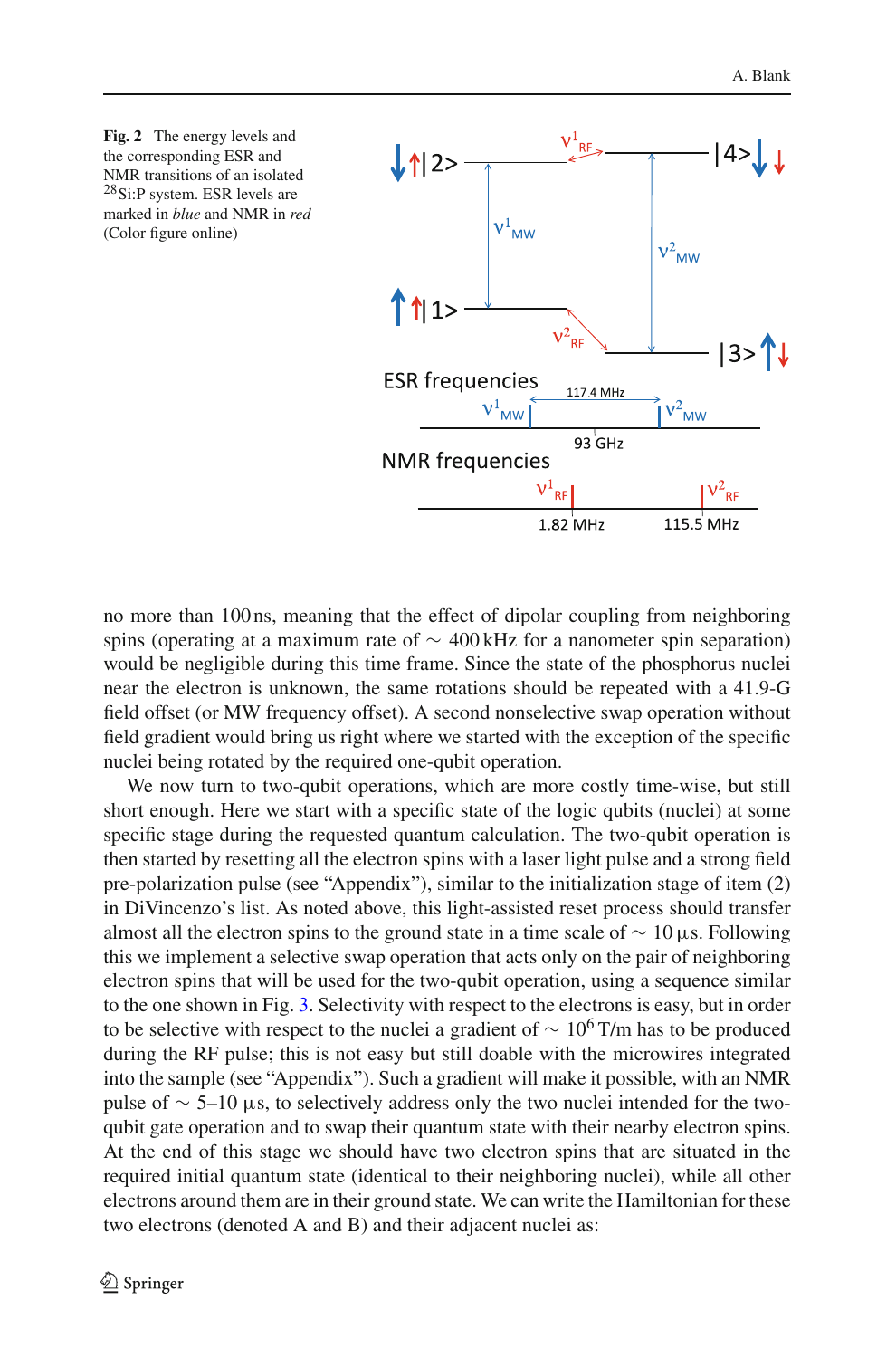

<span id="page-8-0"></span>**Fig. 3** Schematic description of the "swap" operation of exchange of the quantum state between the nuclei and its nearby electron. The sequence includes three consecutive  $\pi$  pulses (up to a constant phase), operating on the electron (*blue pulse*), nuclear (*red pulse*), and then again electron transitions (Color figure online)

$$
H = g_e \mu_B B_0^A S_z^A + g_e \mu_B B_0^B S_z^B - \gamma_n B_0 I_z^A - \gamma_n B_0 I_z^B + A \left( S_z^A I_z^A + S_z^B I_z^B \right) + 2\pi D S_z^A S_z^B
$$
 (2)

where we took into consideration the different magnetic fields in site A and site B only for the electrons (it is negligible for the nuclei at  $\sim 1,000$  T/m). This Hamiltonian can be used to selectively implement a c-NOT gate under our nominal gradient of 1,000– 2,000 T/m (0.01–0.02 G/nm) with the two electrons using the sequence appearing in Fig. [4](#page-9-0) [\[22\]](#page-13-5). It should be noted that this sequence effectively refocuses the hyperfine interactions from the electrons' neighboring nuclei and also the effects of neighboring electrons. (In any event, the neighboring electrons are all in their ground state so they merely shift slightly the resonance frequency of the "working" electrons but do not affect the outcome of the c-NOT operation). For an electron dipole-dipole interaction of *D* = 100 kHz, the duration of this c-NOT gate would be  $\sim$  5 µs. Following the completion of the c-NOT sequence, a selective swap operation is again carried out only on these two electrons and their adjacent nuclei, as described above.

The last step in the quantum calculation, also the fifth DiVincenzo criterion, is the readout of the state of all the spins. Traditionally, this has been the most demanding task in spin-based QC schemes. Induction detection, however, makes it rather straightforward. The states of the logical qubits are first swaped nonselectively with all the electron spins and then a carr purcell meiboom gill (CMPG) MW echo sequence is used under a static gradient of ∼1,000 T/m to collect the signal from all the electron spins in parallel  $[6]$  $[6]$ . A phase-corrected Fourier transform of the acquired signal would result in a one-dimensional real vector where positive amplitudes correspond to a cer-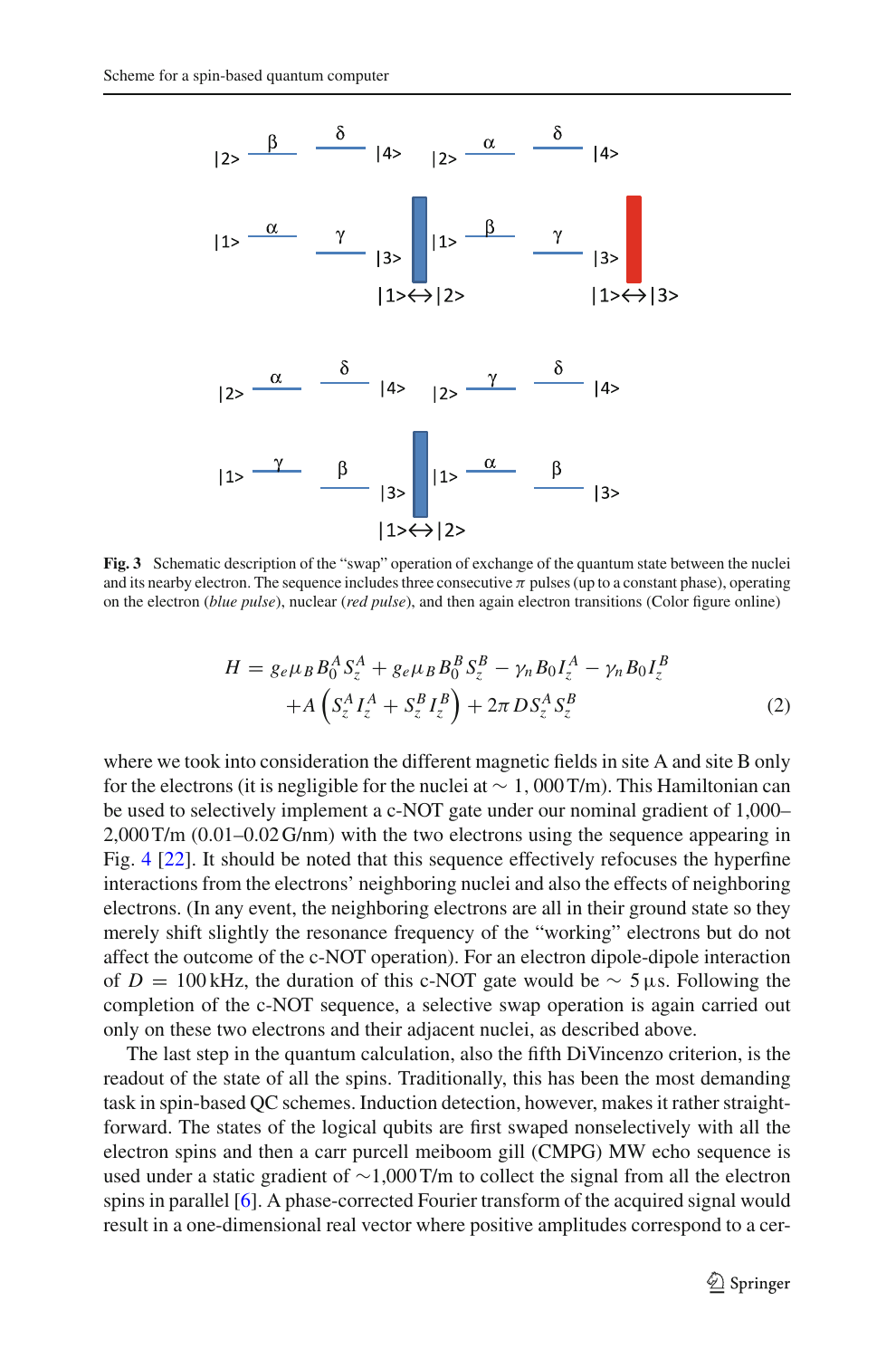<span id="page-9-0"></span>

tain spin state and negative ones to the opposite state. Each spin along the computer chain appears as a point in this one-dimensional image, and a strong-enough signal is obtained for individual spins since the signal is the sum of all the parallel identical m spins. A reasonable approach for spin readout is to commit approximately half of the available coherence time to signal averaging, meaning that over a typical 2 s of coherent "calculation" time (the nuclei  $T_2$ ), 1 s is devoted to various logic gate operations and the other to collecting the output signal. This means that, with a sensitivity of  $\sim$  1, 000 spins /√Hz (SNR = 1), our proposed scheme will have to repeat every "calculation" for several minutes to obtain a reasonable SNR for the spin readout. There is no well-defined threshold for the required minimal spin sensitivity to enable such detection scheme, but clearly repeating the same calculation for a few hours will constitute a reasonable limit, meaning that spin sensitivity cannot be worse than  $\sim 10^4$ spins  $/\sqrt{\text{Hz}}$ .

### **3 Summary and conclusions**

We have presented a new scheme for the possible physical implementation of quantum computation algorithms on a scalable spin-based system. The scheme makes use of several recent advances in the field of atomic-scale lithography, sensitive induction detection and imaging, and the generation of short powerful current pulses. The sample of  $28$ Si:P has many unique features, such as long coherence times for the nuclei and the electrons, light-dependant  $T_1$ , a combination of electron and nuclear spins, and huge thermal conductivity, all of which contribute to the possibility of implementing the suggested scheme.

**Acknowledgments** This work was partially supported by Grant #201665 from the European Research Council (ERC). The manuscript was written while spending time at the group of Graham Smith in St. Andrews, Scotland, which is acknowledged for his hospitality.

### **4 Appendix**

Calculation of magnetic field gradients, pre-polarization field and heat dissipation in the sample

In this appendix we provide more details about the method of generating the required magnetic field gradients and large pre-polarizing field, while taking into consideration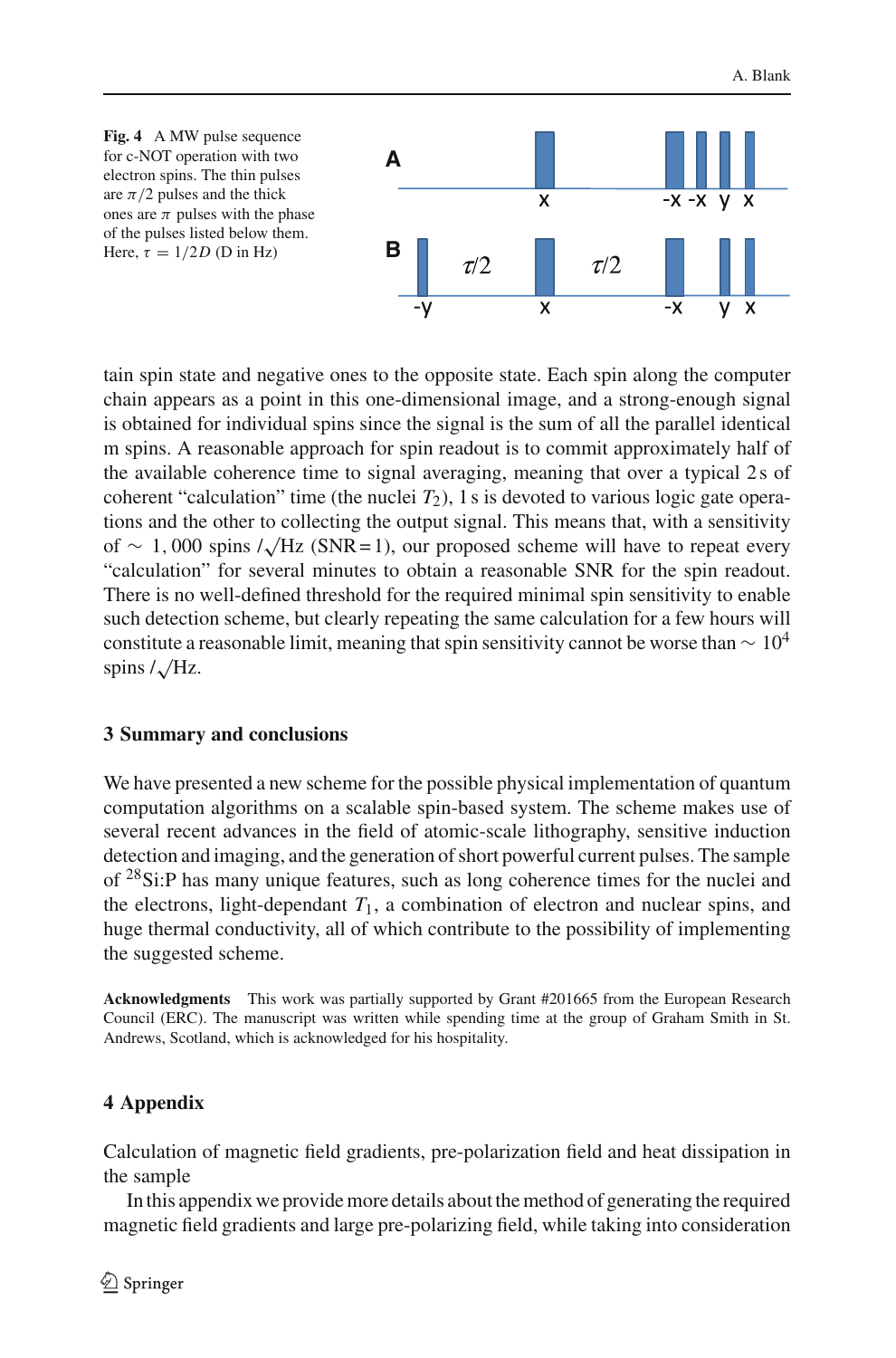

<span id="page-10-0"></span>**Fig. 5** Finite-element calculation of the velocity profile (**a**) and the temperature (**b**) during a steady state operation of the microwires with 1 A of current flow starting from base temperature of 8 K for the helium vapor. The sample is described as a <sup>28</sup>Si piece with dimension of  $2 \times 2 \times 0.5$  mm

the corresponding heat load generated in the sample. The magnetic field gradient is generated in our configuration by two parallel wires with a square cross section of  $a \times a$  whose center points are separated by  $\Delta$ , and it is given by the expression:

$$
G(x) \approx \frac{\mu_0}{2\pi} \left[ \left( \frac{1}{x + \Delta/2 + a/2} \right)^2 + \left( \frac{1}{x - \Delta/2 - a/2} \right)^2 \right] [T/m \cdot A] \tag{3}
$$

For nominal values of a = 1 µm and  $\Delta = 2 \mu$ m, this gives ~1.8 × 10<sup>5</sup> T/m for 1 A of current. The capability of the wires to support the current depends on the latter's magnitude, duration, the power dissipated in the microwires, and the heat conduction/dissipation of the assembly. At low temperatures the electric conductivity of pure copper is at least  $1.5 \times 10^{10}$  S/m [\[23\]](#page-13-6), which means that the resistance of each wire section (that is at least 10-µm long) is R  $\sim 0.6$  m $\Omega$ . This implies that for a continuous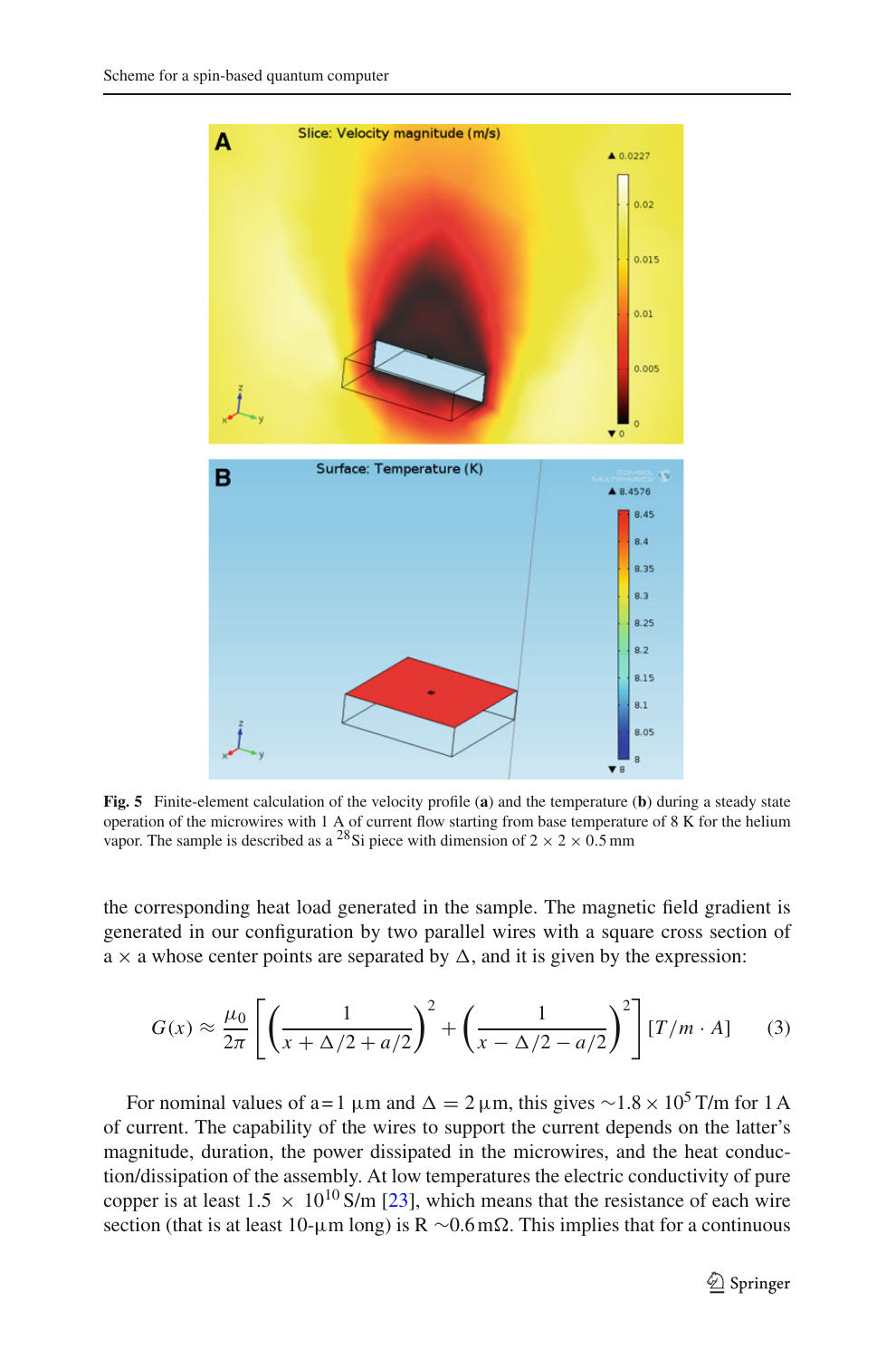

<span id="page-11-0"></span>**Fig. 6** Schematic representation of our surface resonator with the possibility of running a DC current through it, enabling an efficient pre-polarization of the sample

1 A of current the power dissipation in each wire section is ∼0.6 mW (other wires leading to it can be much thicker and with negligible dissipation). The thermal conductivity of copper at 8 K is ~2,500 [W/(m  $\times$  K)] while the thermal conductivity of isotopically-enriched <sup>28</sup>Si is ~10,000 [W/(m × K)] at the same temperature range [\[24](#page-13-7)]. This makes for very efficient heat dissipation, which boils down to a relatively minor increase in temperature when generating the field gradients. In order to verify this point we carried out a finite element simulation (using COMSOL Multiphysics 4.2a) that takes into consideration a helium vapor flow rate of 75 liters (of gas) per hour at 8 K (Fig. [5\)](#page-10-0) in a typical cryostat tube with an i.d. of 50 mm. The simulation shows a steady state temperature increase of less than 0.5 K for a continued current of 1 A in each microwire. This means that for a gradient of 1,000 T/m that will be operated most of the time, the temperature increase would be much smaller (since it requires just a few milliamperes of current). Furthermore, for the gradient of  $10^6$  T/m that is required in some of the operations (to separate the nuclei frequencies), the current is  $\sim$  5.5 A, meaning that the power is  $\sim$ 30 times larger than what we calculated. However, such a high gradient will be applied only for a very short time and in a low duty cycle  $(< 1\%)$ , which means that it will be still well within the system's reasonable power-handling range, without significant changes in temperature.

In addition to the magnetic field gradient, we can make use of the surface resonator itself to generate a powerful pre-polarization static magnetic field as required by our QC scheme. This can be done by driving a strong current through it, as schematically presented in Fig. [6.](#page-11-0) Furthermore, one can use the same microcoils used for the field gradient but reversing the direction of the current in one of them. Due to current flowing in the microcoils or the surface resonator, the field at the sample position has similar dependence and similar contribution for a given DC current. The magnetic field for 1 A of driving current in each microwire is given by the expression:

$$
B(x) = \frac{\mu_0}{2\pi} \left[ \frac{1}{x + \Delta/2 + a/2} - \frac{1}{x - \Delta/2 - a/2} \right] [T/A]
$$
 (4)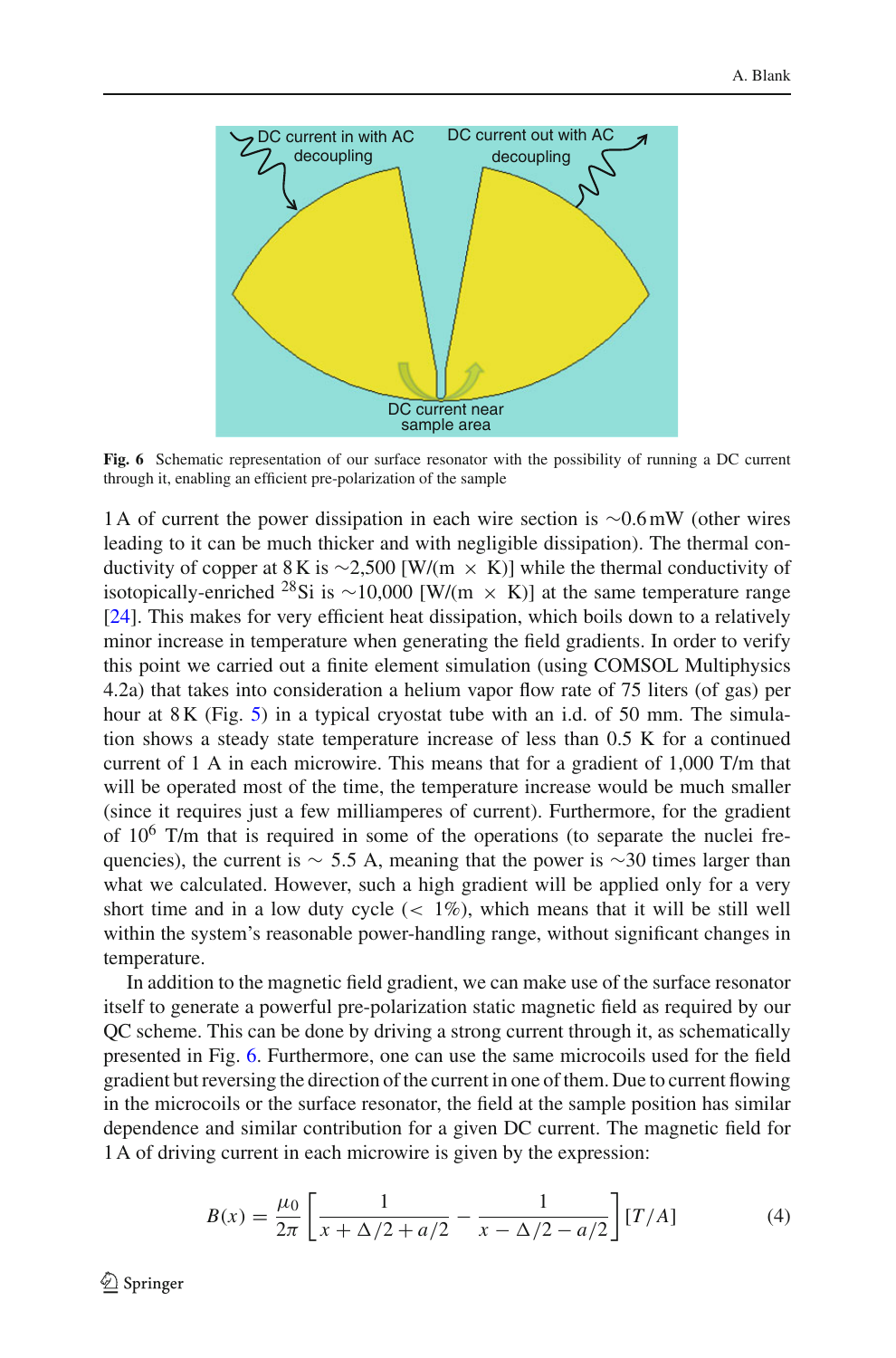which gives a field of  $\sim$  0.27 T for the typical wire parameters  $a = 1 \,\mu \text{m}$  and  $\Delta = 2 \mu$ m. This means that a drive of ~ 25 A in the microwires together with an additional 25-A drive into the surface resonator will generate a field larger than 12 T. Obviously, this current cannot be sustained for long periods of time. A typical pulse would be ∼ 10-µs long, assuming that a synchronized laser pulse would reduce the electrons'  $T_1$  to that time scale at ~ 8 K. We have recently developed an efficient scheme for generating such powerful short currents in small coils [\[25](#page-13-8)]. If the use of such pulses is kept to a minimum (i.e., one every  $\sim 10$  ms on average, to initialize the spin state of the electron or for specific gate operations), then the average power deposited in the wires and resonator structure is  $\sim 1 \text{ mW}$ , which is still within the acceptable values—see Fig. [5.](#page-10-0) Due to the extreme high thermal conductivity of copper and  $^{28}$ Si at low temperatures these figures can be improved if a larger sample slab (an effective heat sink) is considered.

#### <span id="page-12-0"></span>**References**

- 1. Powell, D.: Mix and match qubits. Sci. News **181**(5), 26 (2012)
- <span id="page-12-1"></span>2. Tyryshkin, A.M., Tojo, S., Morton, J.J.L., Riemann, H., Abrosimov, N.V., Becker, P., Pohl, H.J., Schenkel, T., Thewalt, M.L.W., Itoh, K.M., Lyon, S.A.: Electron spin coherence exceeding seconds in high-purity silicon. Nat. Mat. **11**(2), 143–147 (2012). doi[:10.1038/Nmat3182](http://dx.doi.org/10.1038/Nmat3182)
- <span id="page-12-2"></span>3. Simmons, S., Brown, R.M., Riemann, H., Abrosimov, N.V., Becker, P., Pohl, H.J., Thewalt, M.L.W., Itoh, K.M., Morton, J.J.L.: Entanglement in a solid-state spin ensemble. Nature **470**(7332), 69–72 (2011). doi[:10.1038/Nature09696](http://dx.doi.org/10.1038/Nature09696)
- <span id="page-12-3"></span>4. Simmons, M.Y., Ruess, F.J., Goh, K.E.J., Pok, W., Hallam, T., Butcher, M.J., Reusch, T.C.G., Scappucci, G.: Atomic-scale silicon device fabrication. Int. J. Nanotechnol. **5**(2–3), 352–369 (2008)
- <span id="page-12-4"></span>5. Twig, Y., Dikarov, E., Blank, A.: Cryogenic electron spin resonance microimaging probe. J. Magn. Reson. **218**, 22–29 (2012)
- <span id="page-12-5"></span>6. Twig, Y., Dikarov, E., Hutchison, W.D., Blank, A.: Note: high sensitivity pulsed electron spin resonance spectroscopy with induction detection. Rev. Sci. Instrum. **82**, 076105 (2011). doi[:10.1063/1.3611003](http://dx.doi.org/10.1063/1.3611003)
- <span id="page-12-6"></span>7. Shtirberg, L., Twig, Y., Dikarov, E., Halevy, R., Levit, M., Blank, A.: High-sensitivity Q-band electron spin resonance imaging system with submicron resolution. Rev. Sci. Instrum. **82**(4), 043708 (2011). doi[:10.1063/1.3581226](http://dx.doi.org/10.1063/1.3581226)
- <span id="page-12-7"></span>8. Twig, Y., Suhovoy, E., Blank, A.: Sensitive surface loop-gap microresonators for electron spin resonance. Rev. Sci. Instrum. **81**(10), 104703 (2010). doi[:10.1063/1.3488365](http://dx.doi.org/10.1063/1.3488365)
- 9. Twig, Y., Dikarov, E., Blank, A.: Ultra miniature resonators for electron spin resonance: sensitivity analysis, design and construction methods, and potential applications. Mol. Phys. (in press)
- <span id="page-12-9"></span><span id="page-12-8"></span>10. Harneit, W., Meyer, C., Weidinger, A., Suter, D., Twamley, J.: Architectures for a spin quantum computer based on endohedral fullerenes. Phys Status Solidif B Basic Res **233**(3), 453–461 (2002)
- <span id="page-12-10"></span>11. Morton, J.J.L., Tyryshkin, A.M., Brown, R.M., Shankar, S., Lovett, B.W., Ardavan, A., Schenkel, T., Haller, E.E., Ager, J.W., Lyon, S.A.: Solid-state quantum memory using the <sup>31</sup>P nuclear spin. Nature **455**(7216), 1085–1088 (2008). doi[:10.1038/Nature07295](http://dx.doi.org/10.1038/Nature07295)
- <span id="page-12-11"></span>12. DiVincenzo, D.P.: The physical implementation of quantum computation. Fortschr. Phys. **48**(9–11), 771–783 (2000)
- <span id="page-12-12"></span>13. Feher, G., Fletcher, R.C., Gere, E.A.: Exchange effects in spin resonance of impurity atoms in silicon. Phys. Rev. **100**(6), 1784–1786 (1955)
- <span id="page-12-13"></span>14. Feher, G., Gere, E.A.: Electron spin resonance experiments on donors in silicon II electron spin relaxation effects. Phys. Rev. **114**(5), 1245–1256 (1959)
- <span id="page-12-14"></span>15. Castner, T.G.: Orbach spin-lattice relaxation of shallow donors in silicon. Phys. Rev. **155**(3), 816 (1967). doi[:10.1103/PhysRev.155.816](http://dx.doi.org/10.1103/PhysRev.155.816)
- <span id="page-12-15"></span>16. Tyryshkin, A.M., Lyon, S.A., Astashkin, A.V., Raitsimring, A.M.: Electron spin relaxation times of phosphorus donors in silicon. Phys. Rev. B. **68**(19), 193207 (2003). doi[:10.1103/Physrevb.68.193207](http://dx.doi.org/10.1103/Physrevb.68.193207)